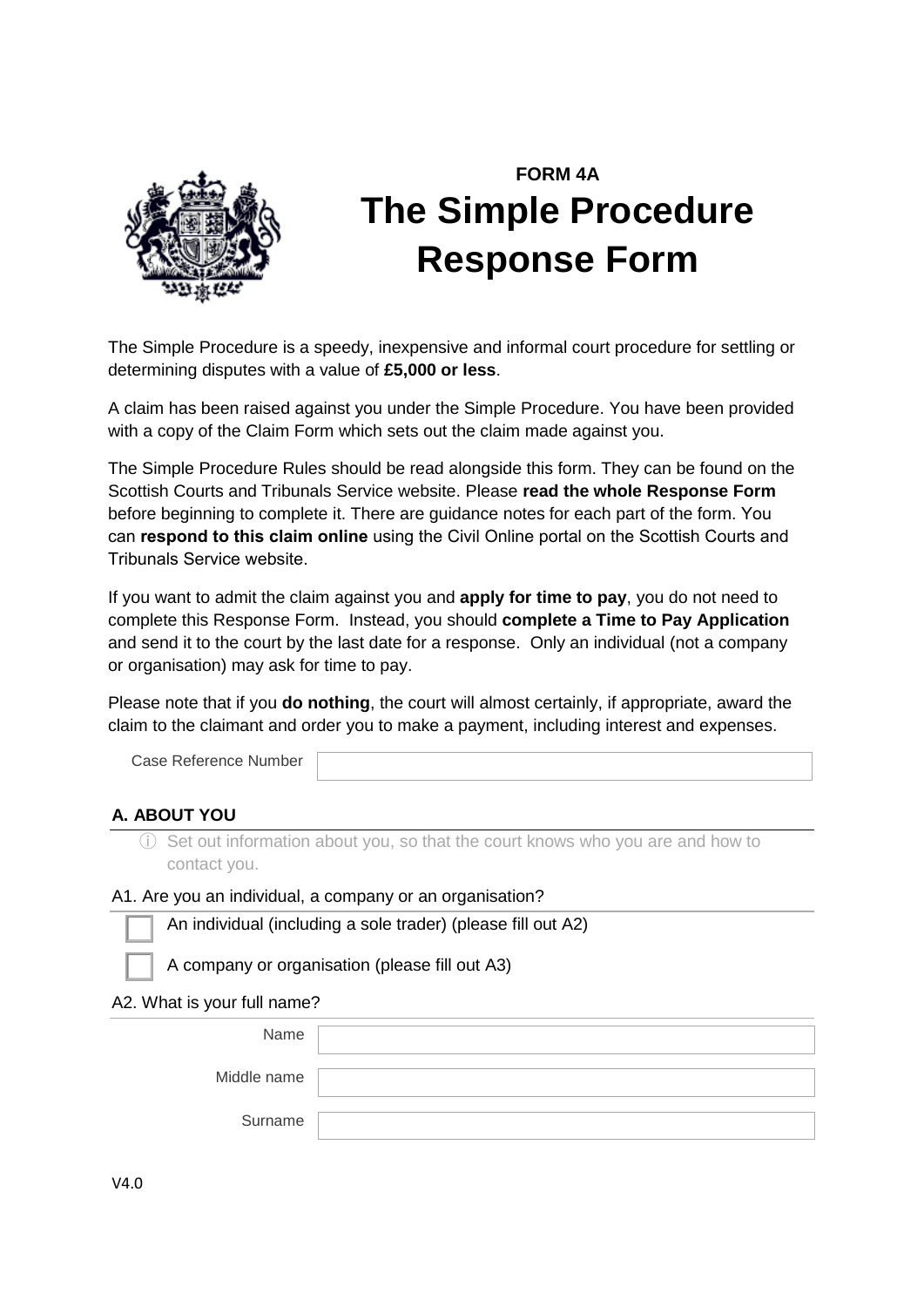| Trading name or             |  |
|-----------------------------|--|
| representative capacity (if |  |
| any)                        |  |

#### A3. What is the name of the company or organisation?

| Name                                                          |  |
|---------------------------------------------------------------|--|
| Company type                                                  |  |
| Company registration<br>number (if limited company<br>or LLP) |  |
| Trading name (if any)                                         |  |

#### A4. What are your contact details?

| Address       |  |
|---------------|--|
| City          |  |
| Postcode      |  |
| Email address |  |

#### A5. How would you prefer the court and the claimant to contact you?

|  | By post |
|--|---------|
|  |         |

**Online** 

#### **B. ABOUT YOUR REPRESENTATION**

ⓘ Set out information about how you will be represented.

#### B1. How will you be represented during this case?

I will represent myself

I will be represented by a solicitor

I will be represented by a non-solicitor (e.g. a family member, friend, or someone from an advice or advocacy organisation)

#### B2. Who is your representative?

ⓘ If a family member or friend, give their full name. If someone from an advice or advocacy organisation, also give the name of that organisation.

| Name                     |  |
|--------------------------|--|
| Surname                  |  |
| Organisation / firm name |  |
|                          |  |

V4.0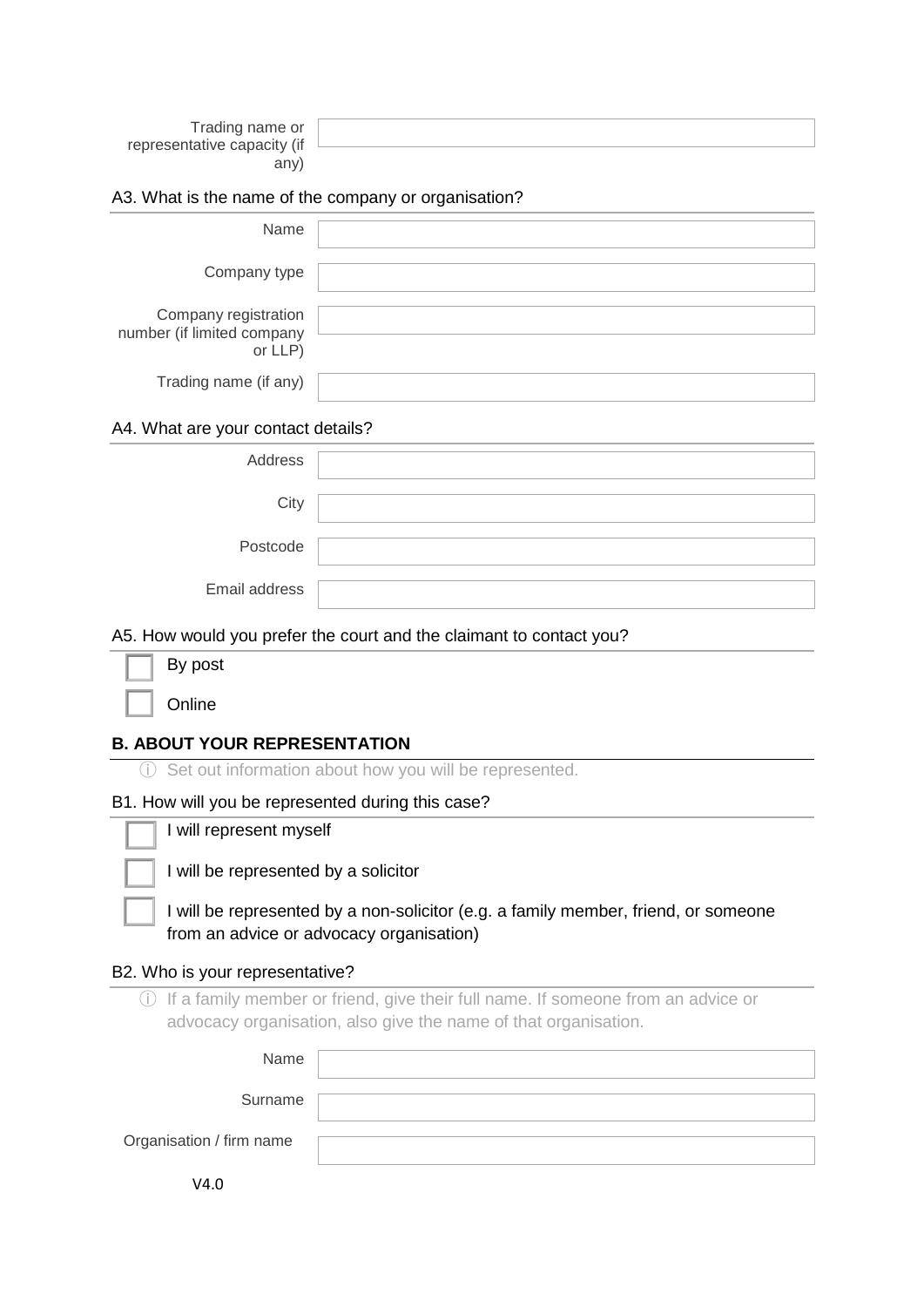#### B3. What are the contact details of your representative?

ⓘ If your representative works for a solicitors' firm or an advice or advocacy organisation, give the address of that firm or organisation.

| Address       |  |
|---------------|--|
| City          |  |
| Postcode      |  |
| Email address |  |

#### B4. Would you like us to contact you through your representative?

ⓘ If you select 'yes', then the court will send orders and information in this case to your representative.

| ٧<br>es |
|---------|
|         |

|  | M.<br>۰, |
|--|----------|
|  |          |

#### B5. How would your representative prefer the court to contact them?

| By post |
|---------|
| Online  |

# **C. YOUR RESPONSE TO THE CLAIM**

ⓘ You should decide now how you intend to respond to this claim. There are three options. The flow-chart sets out the options on how you might respond. You should follow the instructions for the option you choose.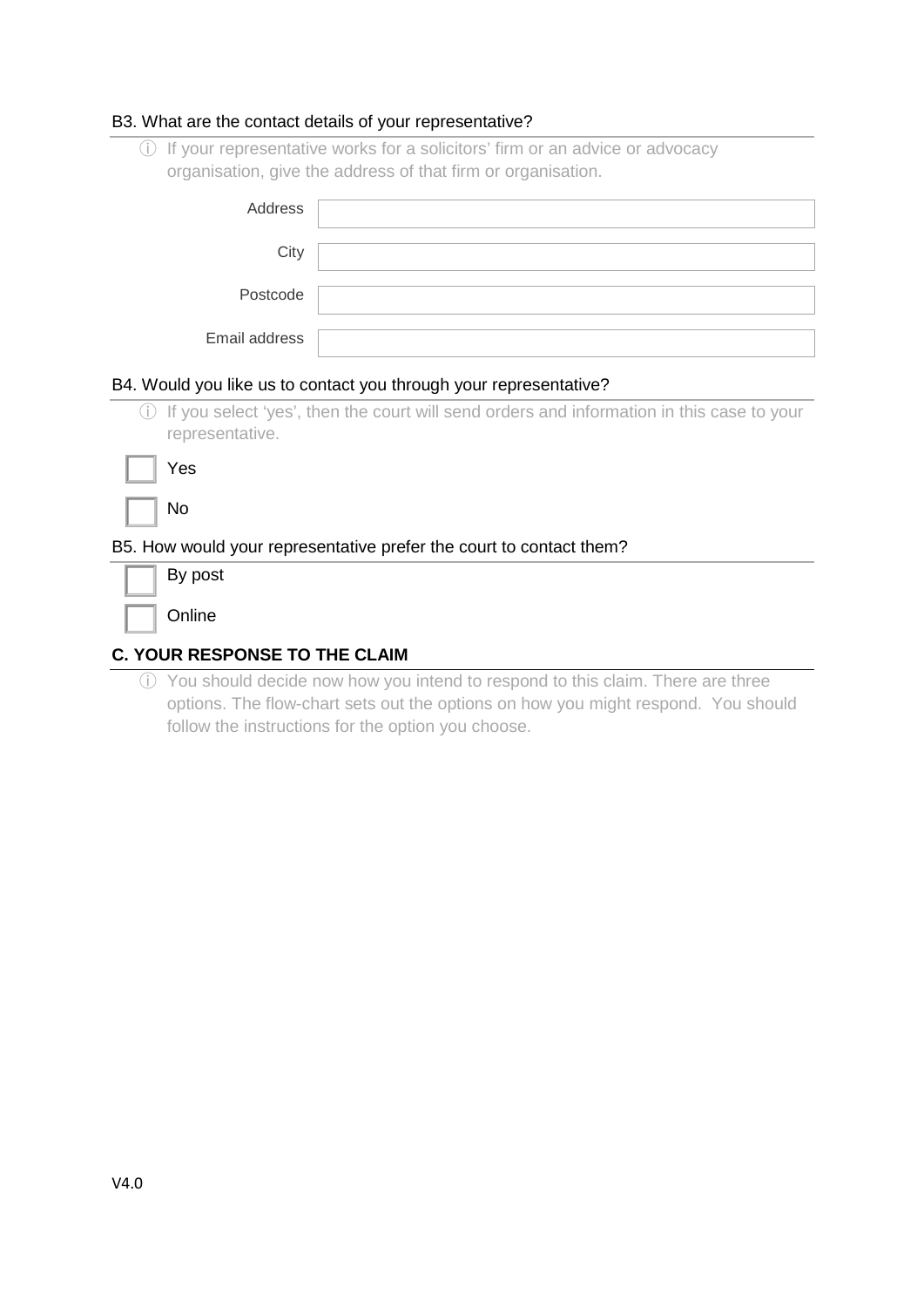

# ⃣ C1. I want to **admit the claim** and settle it before the last date for a response.

- ⓘ You should select this option if you accept that the claim against you is correct and you are able to settle it with the claimant now.
- ⓘ You do not need to complete Parts D and E.
- ⓘ You should send this Response Form to the court and to the claimant. You should settle the claim with the claimant or the claimant's representative by the last date for a response.

#### ⃣ C2. I want to **dispute the claim**.

- ⓘ You should select this option if you do not accept that the claim against you is correct, and you want to:
	- argue that the court does not have jurisdiction,
	- − dispute the entire claim, or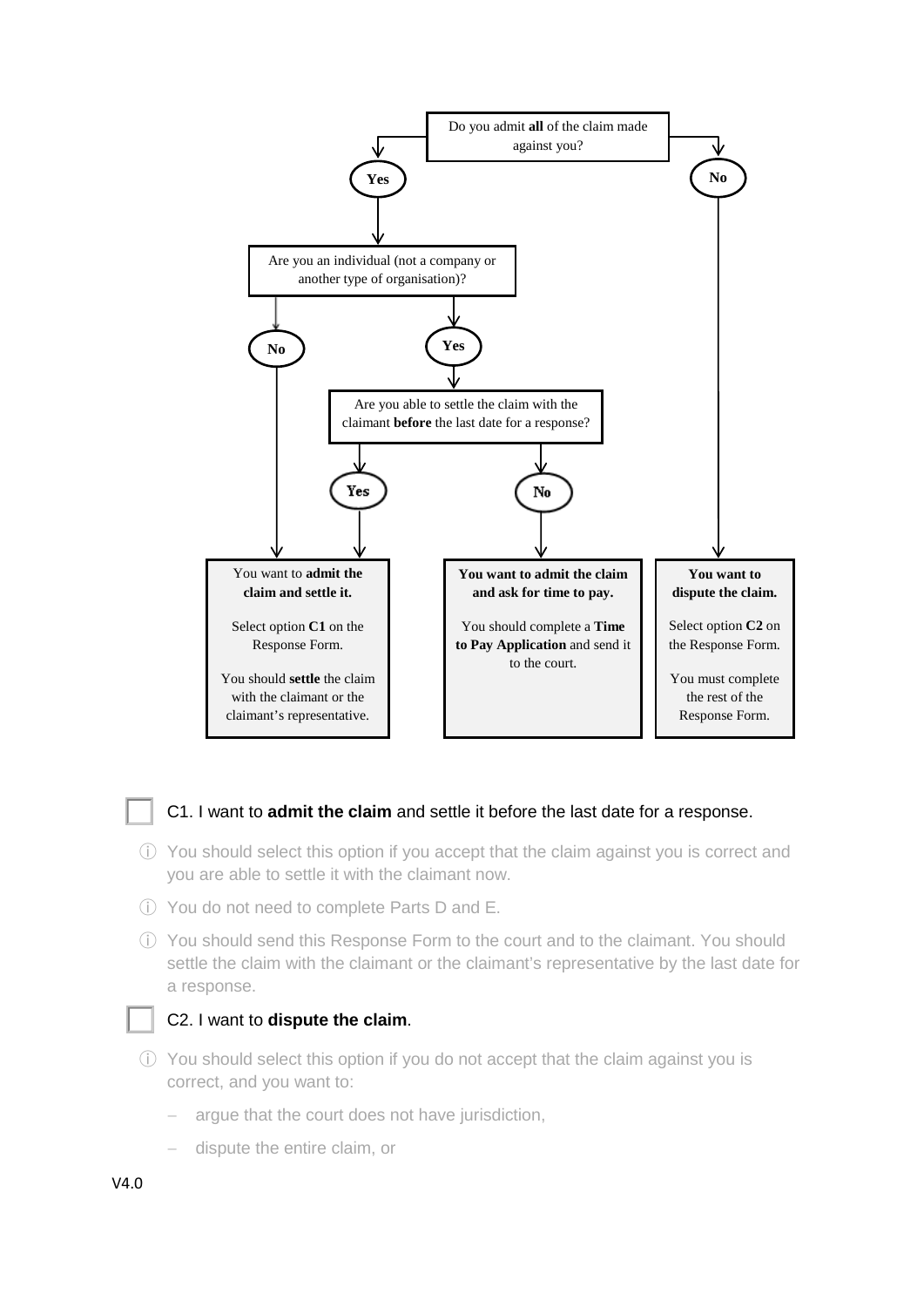- − dispute the amount that is being claimed.
- ⓘ You should complete this Response Form and send it to the court and to the claimant by the last date for a response. You will be sent written orders by the court telling you how to proceed.

# **D. ABOUT YOUR RESPONSE**

#### D1. What is the background to this claim?

- ⓘ In this part, you should set out the essential factual background to the claim. The claimant has set out their understanding in section D1 of the Claim Form. In particular, you should set out anything in section D1 of the Claim Form which you disagree with.
- ⓘ For example, you should include:
	- − key dates
	- − if there was an agreement, what was agreed
	- − when you became aware of the problem or dispute
	- − whether any payments have been made so far, and if so what
	- − whether any services have been provided so far, and if so what.
- ⓘ If this is insufficient space to describe the essential factual background, you may use another sheet of paper, which must be headed 'D1' and must be attached to the Response Form.

# D2. Why should the claim not be successful?

- ⓘ You should set out briefly the reasons why the claim made against you should not be successful, and the court should not make the orders which the claimant has asked for in the Claim Form.
- ⓘ For example, reasons might include: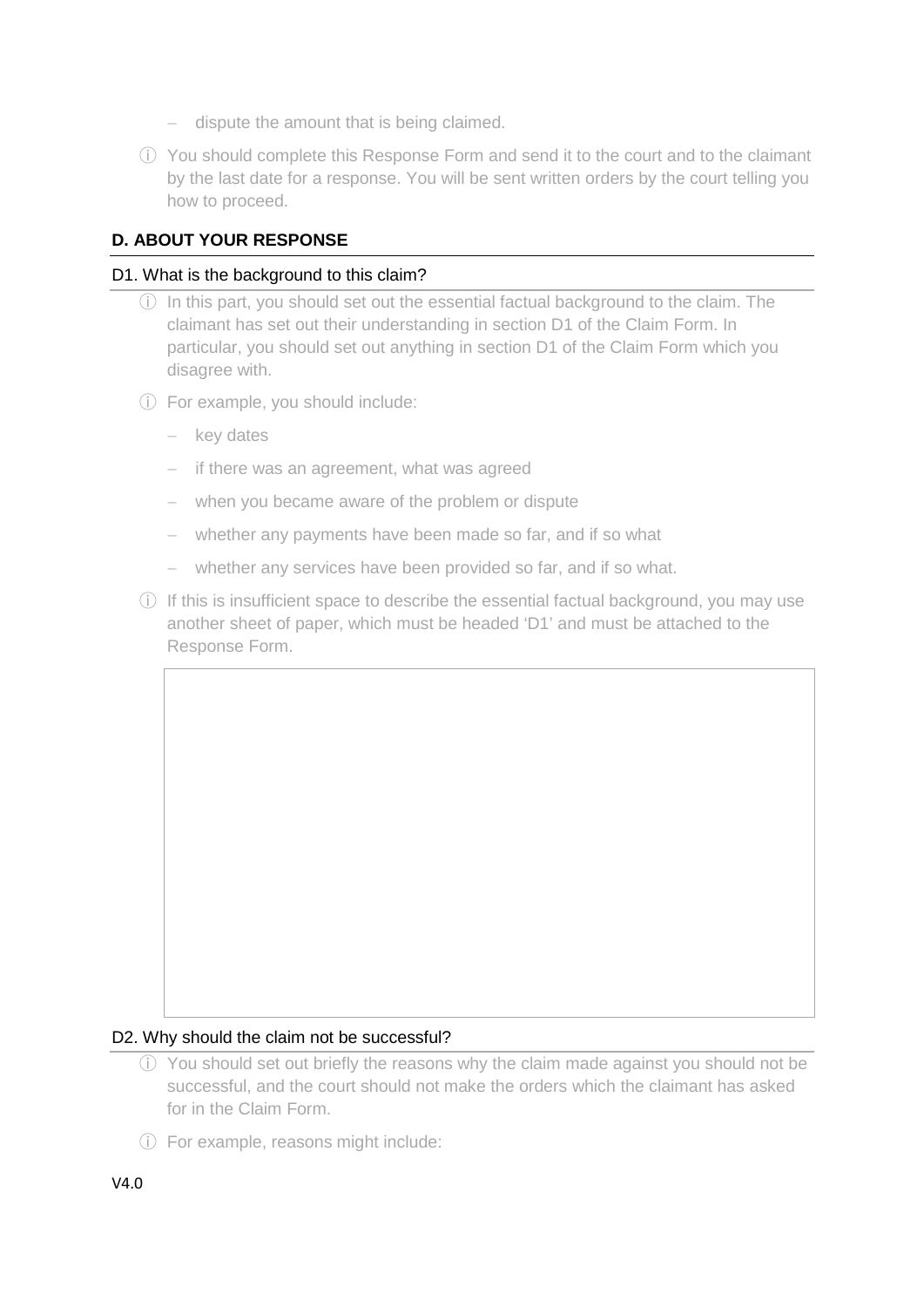- that you did not breach a contract with the claimant (e.g. work was completed satisfactorily)
- − that you did not cause the claimant damage or financial loss
- − that you have the right to keep something belonging to the claimant (e.g. because a repair has not been paid for).
- ⓘ If this is insufficient space to set out these reasons, you may use another sheet of paper, which must be headed 'D2' and must be attached to the Response Form.

# D3. Are there any additional respondents you think should be responding to this claim?

- ⓘ You should complete this section if you think that:
	- − you have a right of contribution, relief or indemnity against someone who is already a respondent
	- someone else should be made a respondent in this claim, as they are solely, jointly, or jointly and severally liable with you for the claim made against you
	- − someone else should be made a respondent in this claim as they are liable to you for the claim made against you.
- ⓘ If you complete this section then the court may order you to formally serve the Claim Form and the Response Form on any additional respondents.



# Yes (please complete D4)

N<sub>o</sub>

# D4. Which additional respondents do you think should be responding to this claim?

- ⓘ Set out below the full names and addresses of any additional respondents you think should be responding to the claim made against you.
- ⓘ Set out the reasons why each person should be an additional respondent to the claim made against you.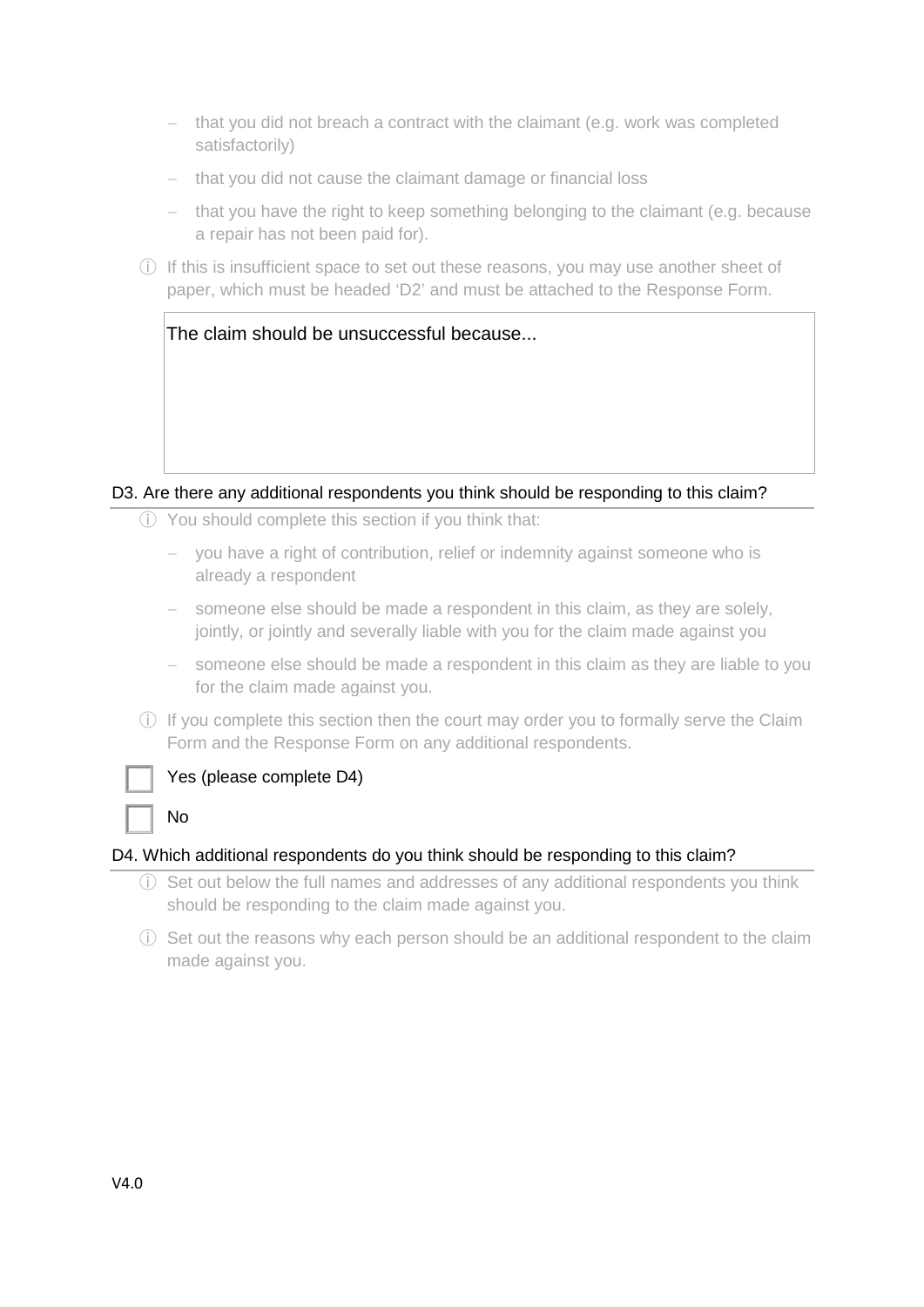1. 1. [ Name ] [ Address] [ Reasons why this person should be an additional respondent ] 2. [ Name ] [ Address ] [ Reasons why this person should be an additional respondent ]

D5. What steps have you taken, if any, to try to settle the dispute with the claimant?

- ⓘ It is an important principle of simple procedure that parties should be encouraged to settle their disputes by negotiation, where possible.
- ⓘ The court will use this information to assess whether more negotiation would help you and the claimant settle your dispute.

# **E. WITNESSES, DOCUMENTS AND EVIDENCE**

E1. Set out in a numbered list any witnesses you might bring to a hearing to support your response, their name and address, and what their relationship to the claim or response is.

- ⓘ You should list any witnesses you think you might bring to a hearing. You do not need to list yourself or the claimant.
- ⓘ You should provide the full name and address of any witnesses.
- ⓘ Your claim may require no witnesses other than you and the claimant. You do not need to bring a witness if the evidence which they might give can be shown in some other way, e.g. by photographs.
- ⓘ You should describe the relationship of each witness to the claim or response. For example, you might indicate that a witness:
	- was the person with whom you made an agreement,
	- − was present when the alleged damage took place,
	- − inspected some work which you consider to have been completed satisfactorily.
- ⓘ If the court orders a hearing, Part 11 of the Simple Procedure Rules tells you what you need to do to arrange the attendance of your witnesses.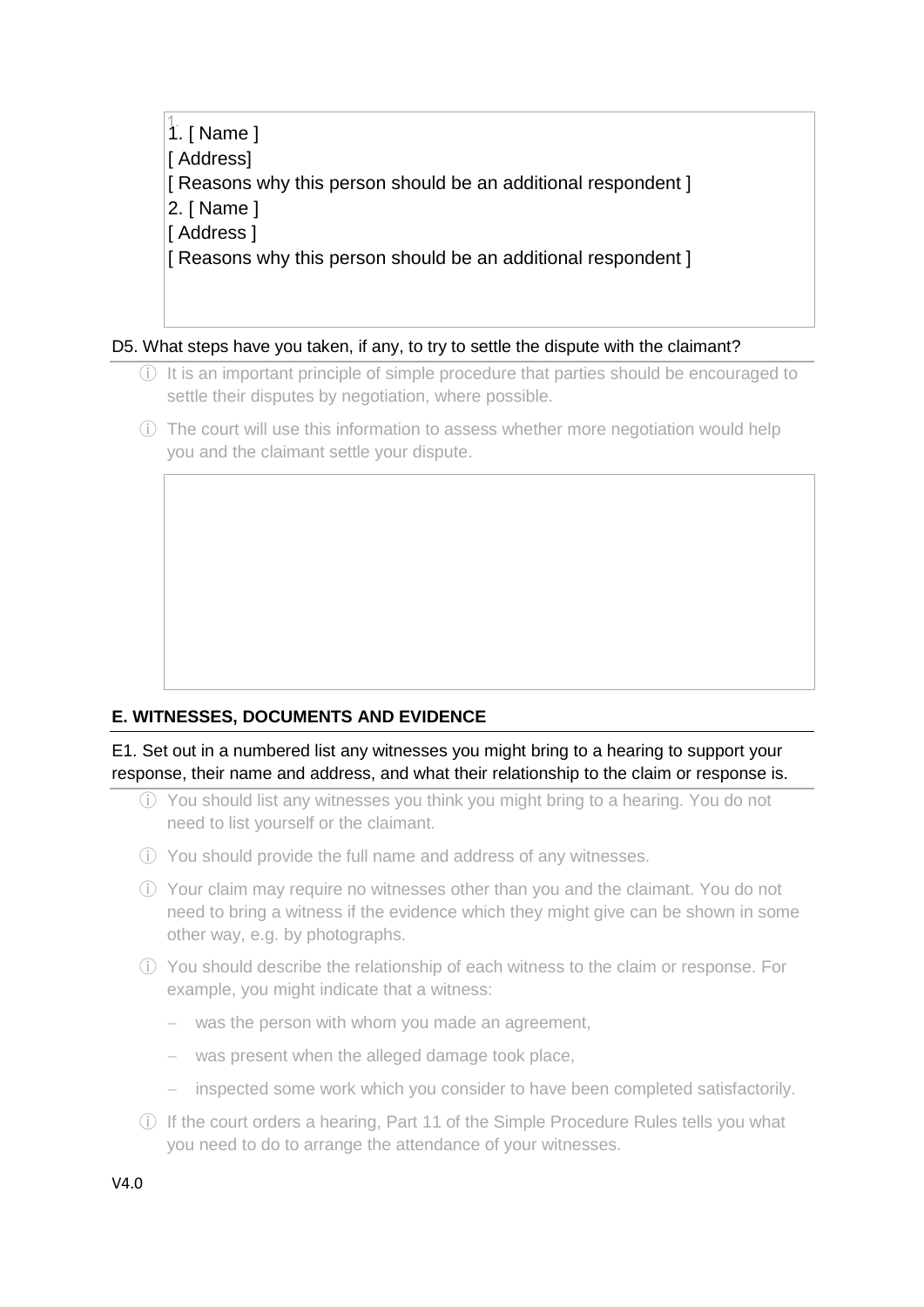1. [ Name ] [ Address] [ Relationship to the claim or response ] 2. [ Name ] [ Address ] [ Relationship to the claim or response ] 3.[ Name ] [ Address ] [ Relationship to the claim or response ]

# E2. Set out in a numbered list any documents you might bring to court to support your response.

- ⓘ You should list any documents you think you might bring to a hearing. This includes photographs and other printed material which may be kept in a file.
- ⓘ When preparing these documents for a hearing, it is useful if they are indexed with numbers.
- ⓘ If the court orders a hearing, Part 10 of the Simple Procedure Rules tells you what you need to do to lodge documents before that hearing.
	- $\vert$ 1.  $|2.$  $|3.$  $\vert 4.$  $|5.$

# E3. Set out any other pieces of evidence you intend to bring to a hearing to support your response.

- ⓘ You should list any other evidence you think you might bring to a hearing.
- ⓘ This includes objects, but not printed material. For example, if the claim was about damage caused to an item of clothing, you might list the item of clothing. You do not need to bring a piece of evidence if the important point can be shown in some other way, e.g. by photographs.
- ⓘ If the court orders a hearing, Part 10 of the Simple Procedure Rules tells you what you need to do to lodge other evidence before that hearing.